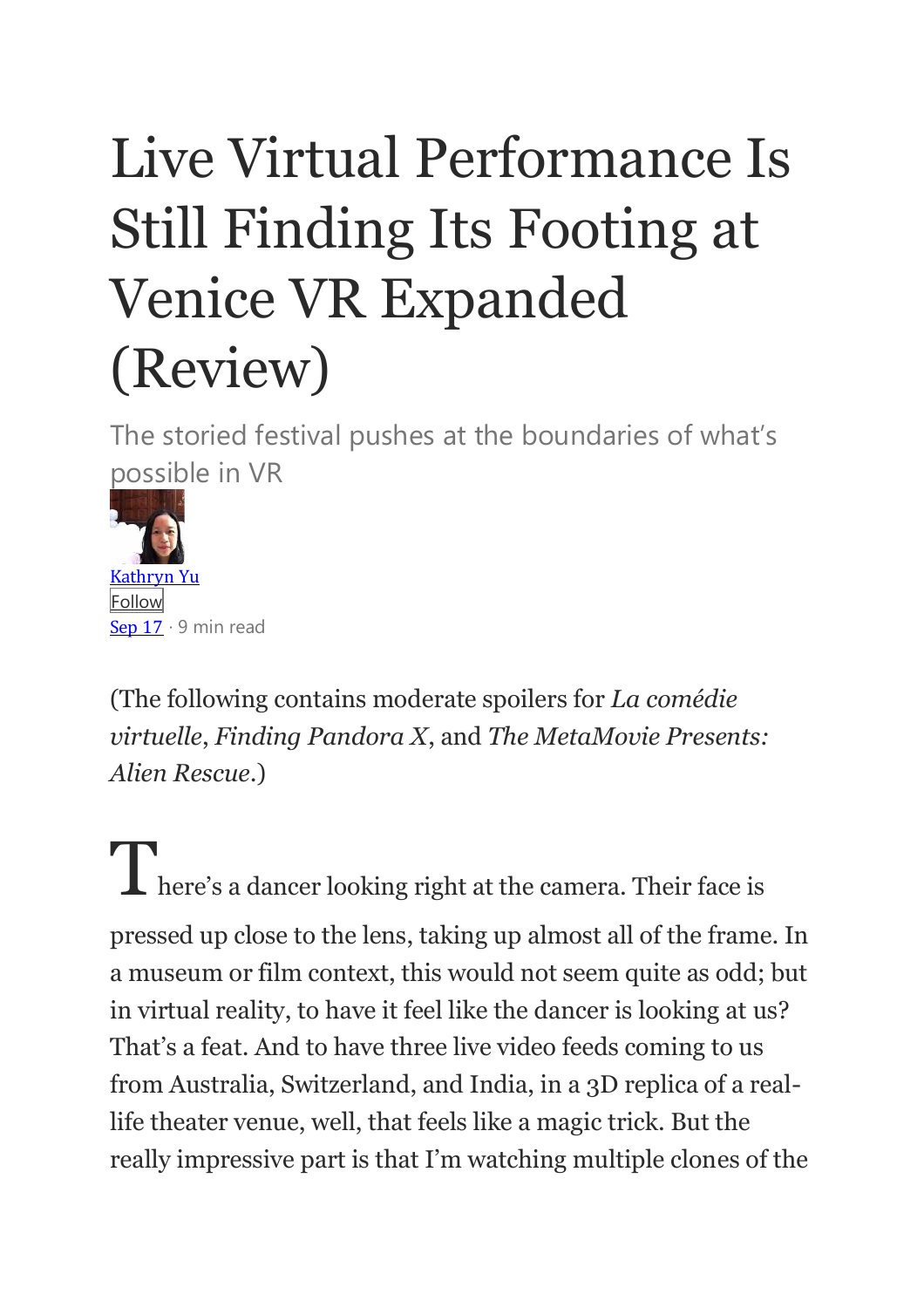same motion-captured dancers beamed in from across the world in a custom built space in a custom built app, with about a dozen other invited press and industry folks. We're teleporting around the room to change our perspectives, sometimes flying up into the overhead catwalks of this digital theater space and back down, as the mocap-ed dancers do their thing for the next 20 minutes in *La comédie virtuelle*. And it's all happening *live* for the Venice Film Festival, alongside two other live shows in VR, I'm told.

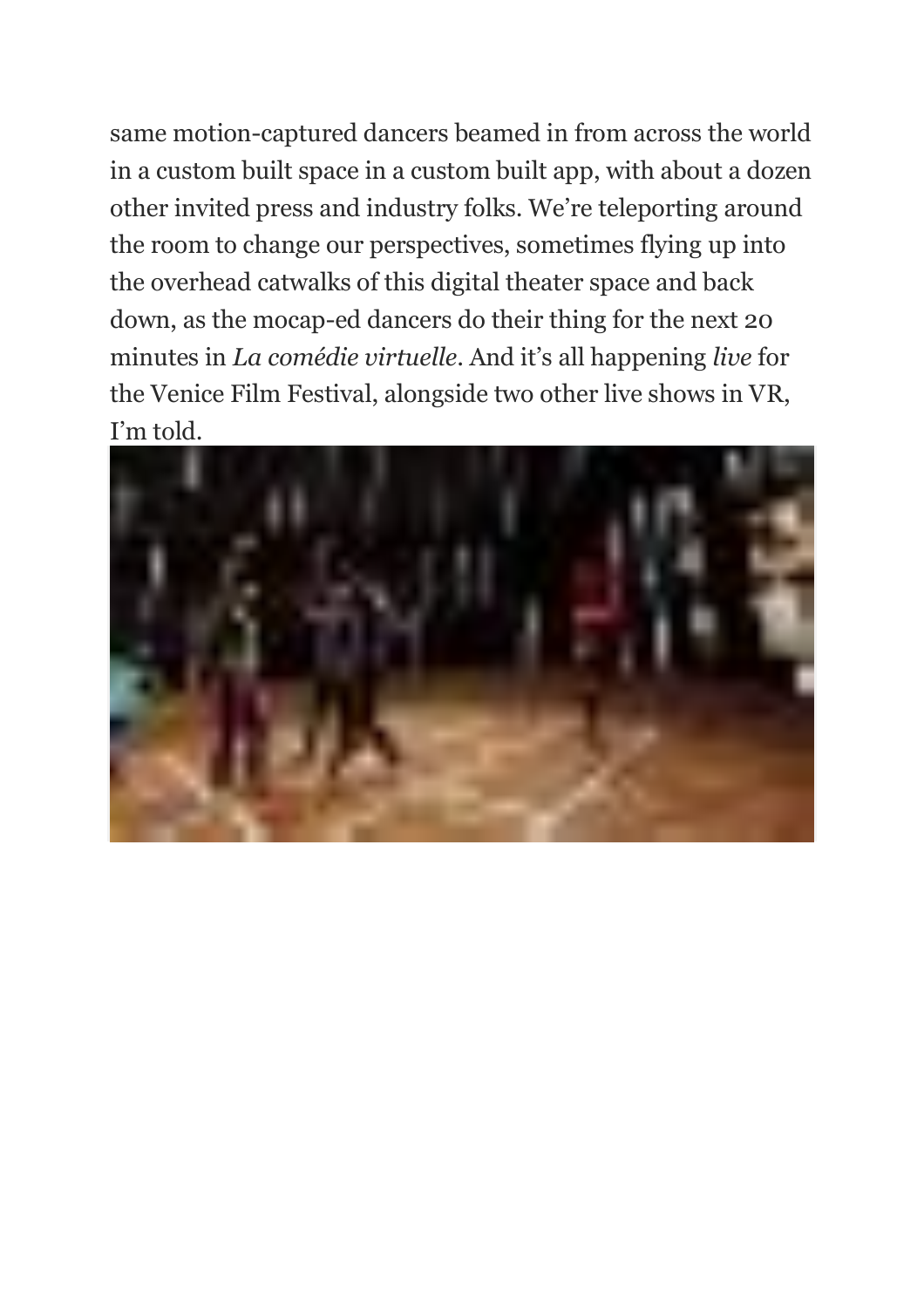

Screen capture of 'La com*é*die virtuelle' by the author

But try as I might, I can't seem to tell if the dancers can actually *see* us, the audience. I never feel like one of them might make eye contact or acknowledge me by modifying their body movements against what my avatar is doing. The quick nod, the silent stare, the meaningful glance, or the mirroring of pose, these small acts are some of the things I treasure in live immersive work. But the more time I spend in virtual worlds, the more I realize that it isn't always a given in virtual, remote immersive work. *La comédie virtuelle* is a cool experience that I'm glad I saw. I always enjoy seeing dance pieces in VR, but I struggle with the "live-ness" of the piece and how a maker can take advantage of the affordances of *seeing* and *being seen* in VR. And these issues are not unique to the piece I describe above; there are a whole host of other creators who are tackling similar challenges around live performances in VR, to varying levels of success.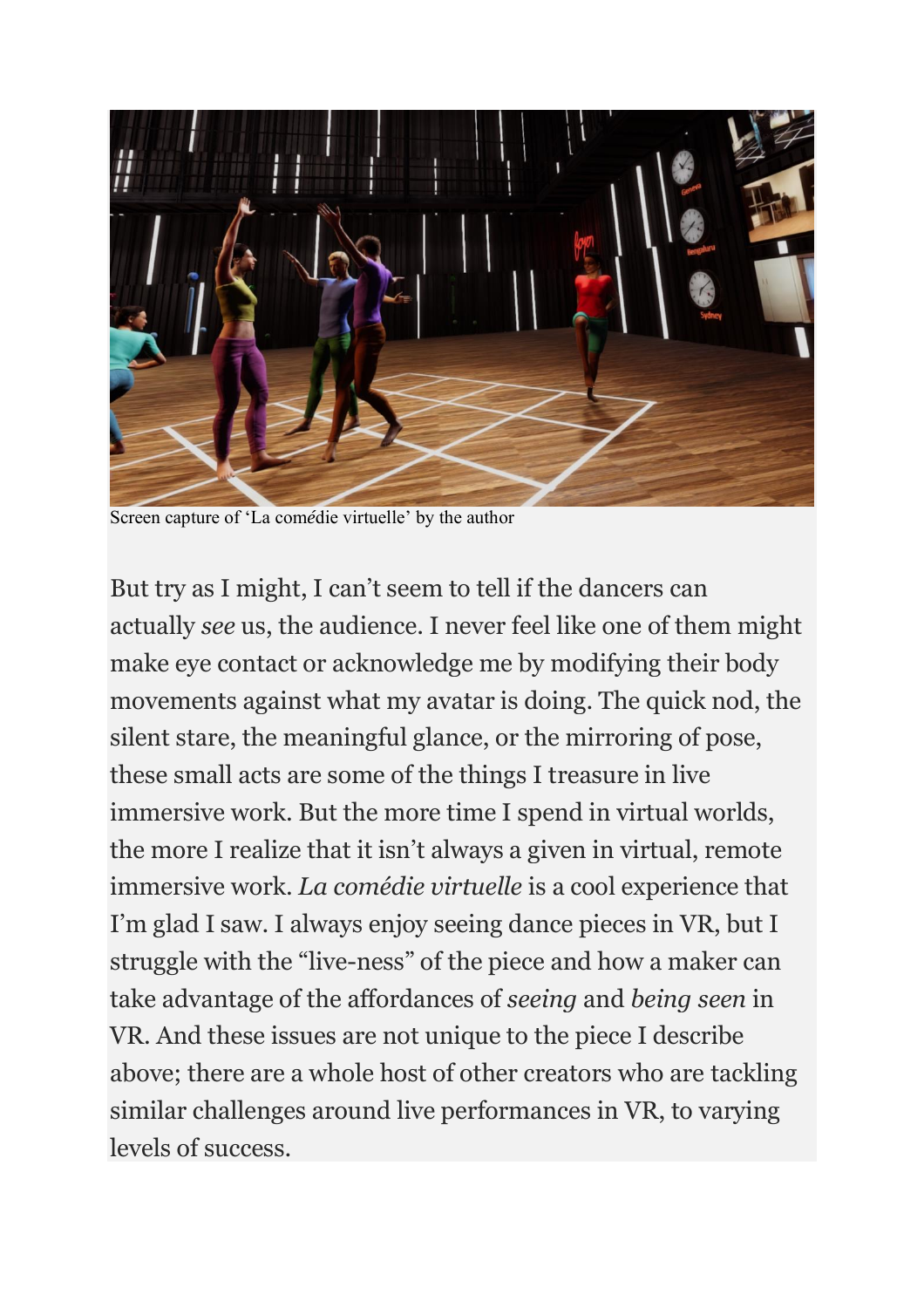Take *Finding Pandora X* by Double Eye Studios, which also showcased at Venice VR. In this interactive story, the previous Pandora has passed away and there is no new Pandora to take her place. Plus, no one can find the box of hope. To make matters even worse, most of the gods and goddesses have been locked out of Olympus (here, it's a large custom-built world in VRChat) except for Zeus (Jonathan David Martin) and Hera (Pamela Winslow Kashani). Our host for the experience is Coryphaeus (Deirdre Lyons), or, just "Cory," for short. She asks us, the audience, to be her Greek chorus. We are asked to change all of our avatars to the same gray ghostly figure and turn off various VRChat UI elements to help boost immersion during the show; we as the chorus are often conscripted to repeat whatever Cory says much like a real-life chorus, although there are significant lag/sync issues when all dozen or so of us try to talk at the same time. And an unseen voice keeps asking me to mute my microphone when I try to chant (my lack of headphones being a likely source of echo, *whoops*).

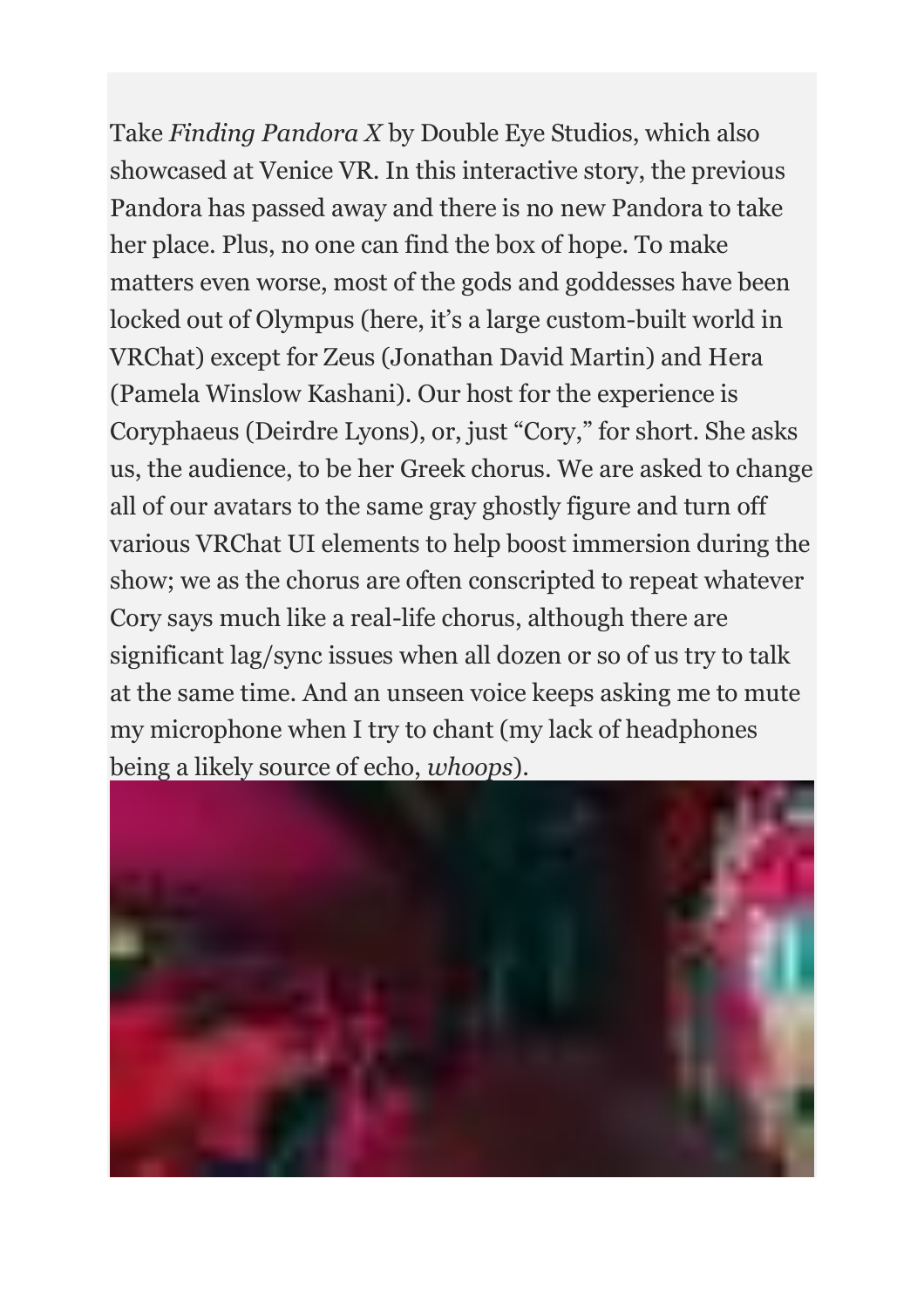

'Finding Pandora X' screen capture courtesy Double Eye Studios

There's a lot going on at once and it can be tough for those unfamiliar with video games or virtual reality to keep up with the performers as they pull us along the preset narrative. I notice a few folks in my group getting lost in the twists and turns of one the environments or their avatars oddly contorting when the participant inside is trying to sit and take a rest during the show, which can run up to 70 minutes long. And whenever one of the actors throws a question into the void, it usually takes a few beats for anybody in my group to unmute themselves and actually answer. Cory does her best to herd us along, but the mechanics of doing, well, anything in VRChat can stymie even the most skilled user. We're obviously "on rails" in this story but the group is struggling to keep up.

Me, I find myself having a hard time connecting with the other actors, who seem to be always performing "at" us on a de facto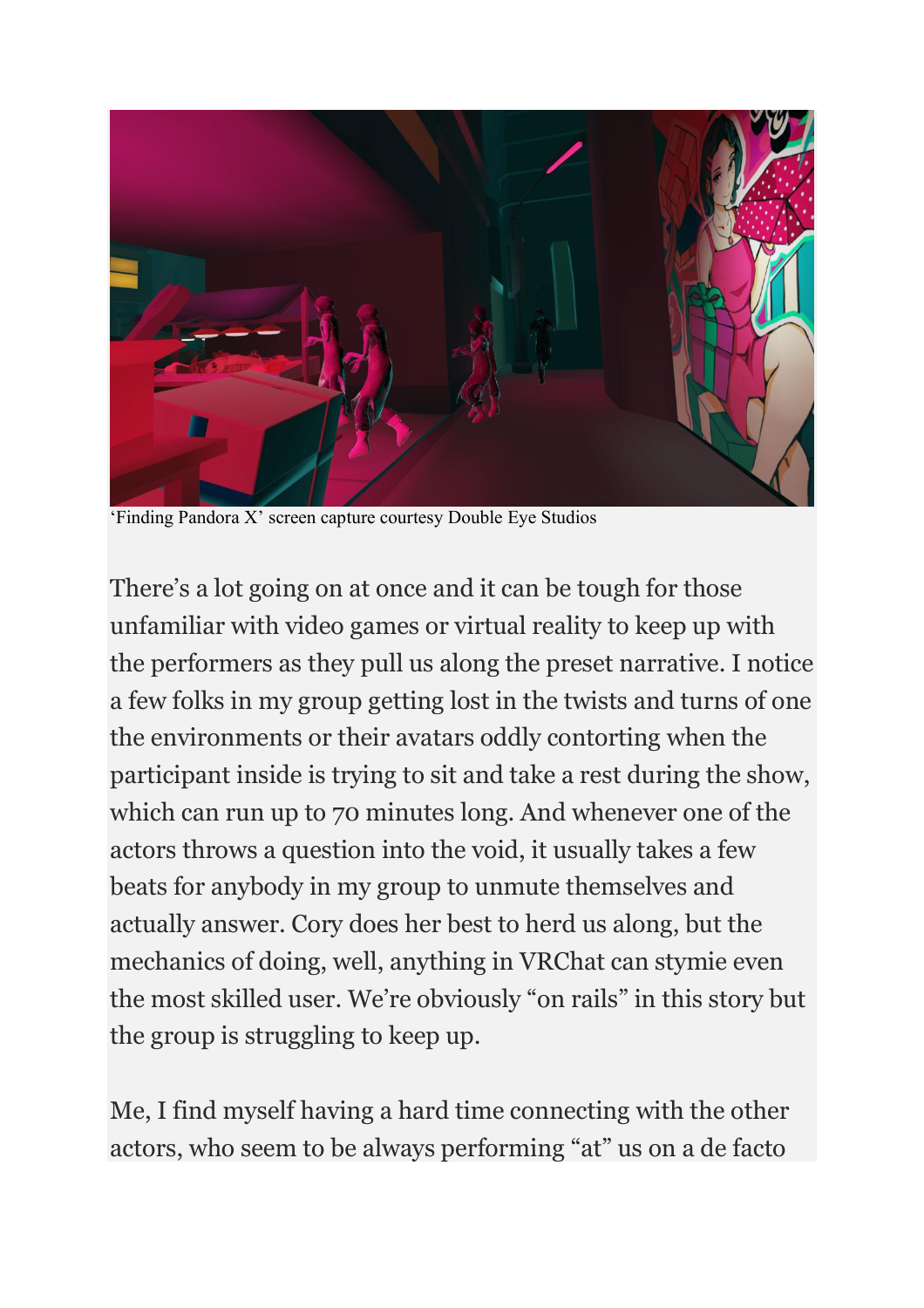stage as we form a semicircle around them, or trying to lead us to the right solutions to various puzzles. Zeus lacks any real chemistry with Hera and I don't quite buy either of them as powerful gods despite Zeus' grandstanding, gesticulating, or tossing of huge virtual props. At some point, the group is asked to split up on two separate quests with Zeus and Hera to find either the new Pandora or the box of hope. Sadly, few of the others choose to go with Zeus and have to be cajoled into doing so. Spoiler alert: both quests, inevitably, are unsatisfactory in their aims. But, never fear, there's a big set piece scene that ties it all together with a tidy bow but relies upon participation from the audience. Surprise, *hope was with us* the whole time.

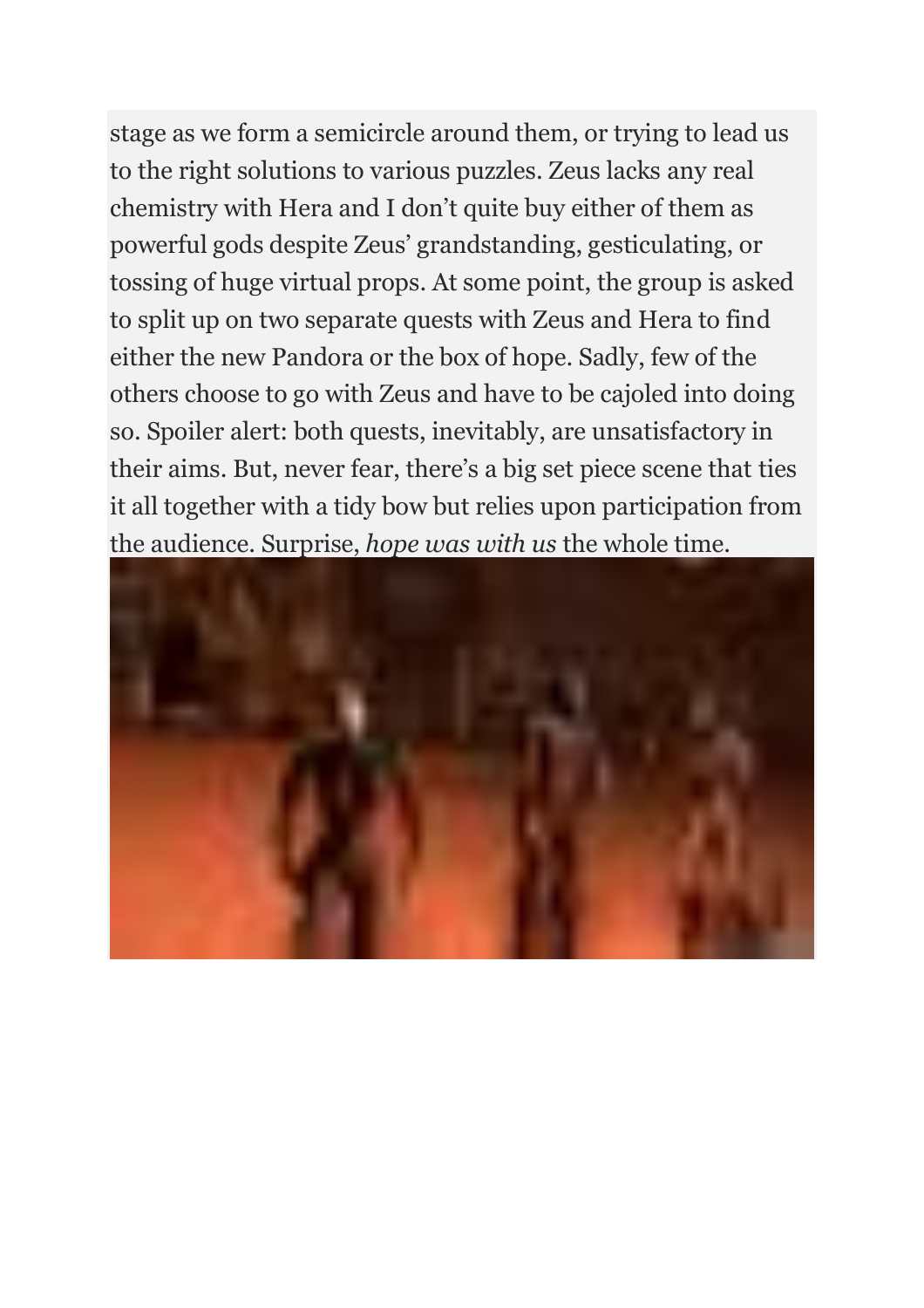

Three of the actors in 'The MetaMovie Presents: Alien Rescue'

The other big live piece at Venice VR takes a completely different model of casting the audience. *The MetaMovie Presents: Alien Rescue* puts a single participant in the role of the "star" of an interactive VR experience. While the protagonist of the show is human scale and has a full size avatar, there are a number of silent spectators also along for the ride. They are embodied in the virtual space as "Eyebots": flying metal cylinders that independently flit all around the main character as the adventure unfolds. They can run along ahead of you or drag behind you, but don't really interact or contribute to the narrative. As for me, I eagerly accept the role of "hero," curious to see what they've designed.

Before the start of the experience, I log in early to make sure that I'm ready to go as I've never used this particular social VR system before (MetaMovie uses the NeosVR platform). As the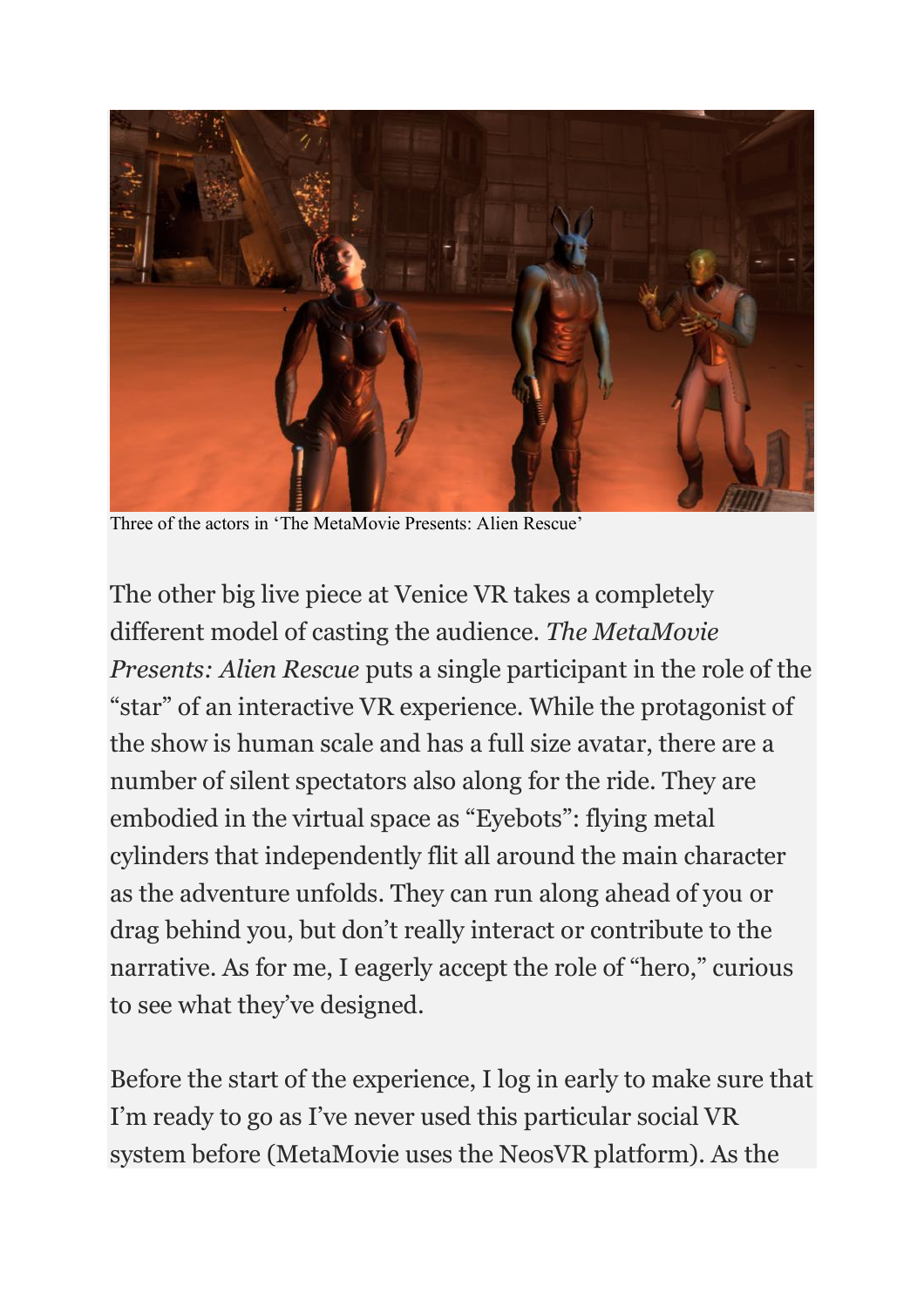story starts, I steel myself and get ready to bring my A-game because there are a bunch of folks watching me and I really don't want to let them down with a bad show. I feel intensely observed; it's a bit uncomfortable at first, but I try to ignore the Eyebots. However, I quickly get the sense that I'm holding up the show with my bantering with my spaceship's benevolent AI Ursula (Marinda Botha); she's got a bunch of lines to deliver and we keep talking over each other, like a bad conference call. But soon enough, the computer tells me that my old pal Z (Nicole Rigo) has dumped a load of credits into my account in exchange for joining her on a mission: we're to rescue a rare and dangerous creature called a "Zibanejor" from the secretive Kelosite Research Facility. Lucky me, I'm joining up with a ragtag gang of aliens who don't exactly trust me.

The world that the MetaMovie has built in service of this story is enormously detailed; we cover a ton of ground during the experience of *Alien Rescue*. It feels like we're always on the move as characters frequently call out, "Kathryn, lead the way!" or "Yes, Kathryn, you should cover the rear!" as we go through unknown territory. There's hardly enough time to catch my breath as we traverse long dark hallways, climb up through portholes, examine foreign computer consoles, and try to figure out what exactly is happening with this strange research facility. There's something real bad happening here and we don't like it, not one bit, and one of the members of the space gang also has a secret agenda. (Also: there seems to be a monster on the loose? Yikes.)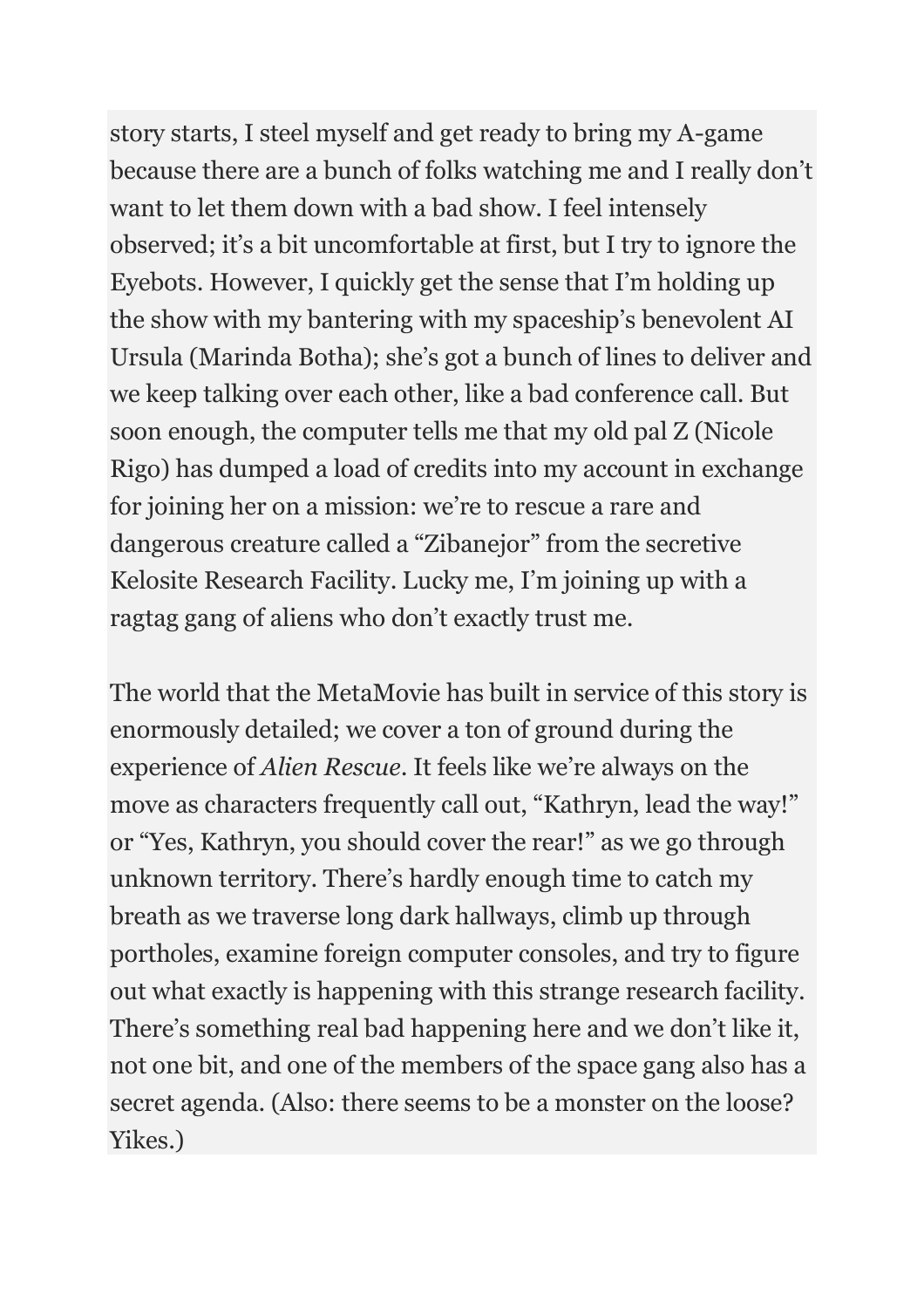

Still, I long for a pause button so that I can just stop and admire the world they've built. It's hard to reconcile the epic level design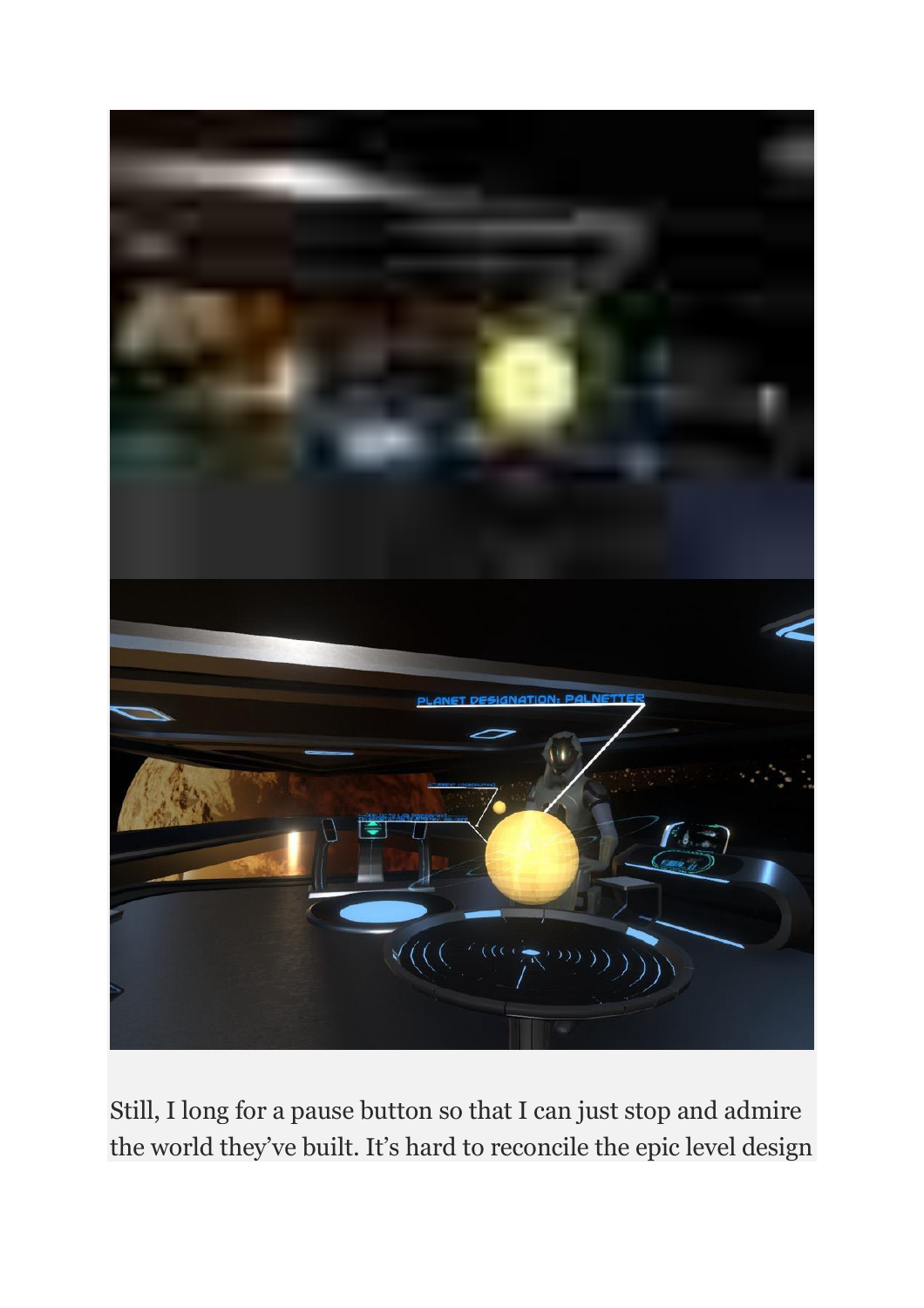with the fast pace of the story and I desperately need a breather. But the three actors keep calling my name, assigning me new tasks to do and asking me what I think of all this or if I've found anything interesting; of course, I've long forgotten their characters' names (Baxter? or was it Axe?), but they all know mine. I start to wonder just how long and detailed their script must be and why they feel the need to constantly engage me. The situation hits differently when you subconsciously think of and treat your "NPC" like a real person. And I can't just hit "X" for the next line of pre-written dialogue. I have to stop and actually think of a meaningful response when someone asks me a question, otherwise one of them asks if my mic may be malfunctioning.

Overall, I'm overwhelmed by the huge sets and constant stimulation in *Alien Rescue*. And partway through the experience, I start to feel the fatigue of being in a headset for so long. My experience ends up being 75 minutes in total, including tutorial time. And I'm a little nauseated by all the smooth locomotion in the world as teleportation isn't an option for the hero just yet. So by the time we reach the inevitable conclusion of our story and the day is saved, just barely, by me somehow, I'm ready to toss the headset off and go outside for some fresh air. Personally, I know I'm a terrible shot, so there's just no way I saved the team from whatever wanted to eat them. (It's real tough being a hero, you know?)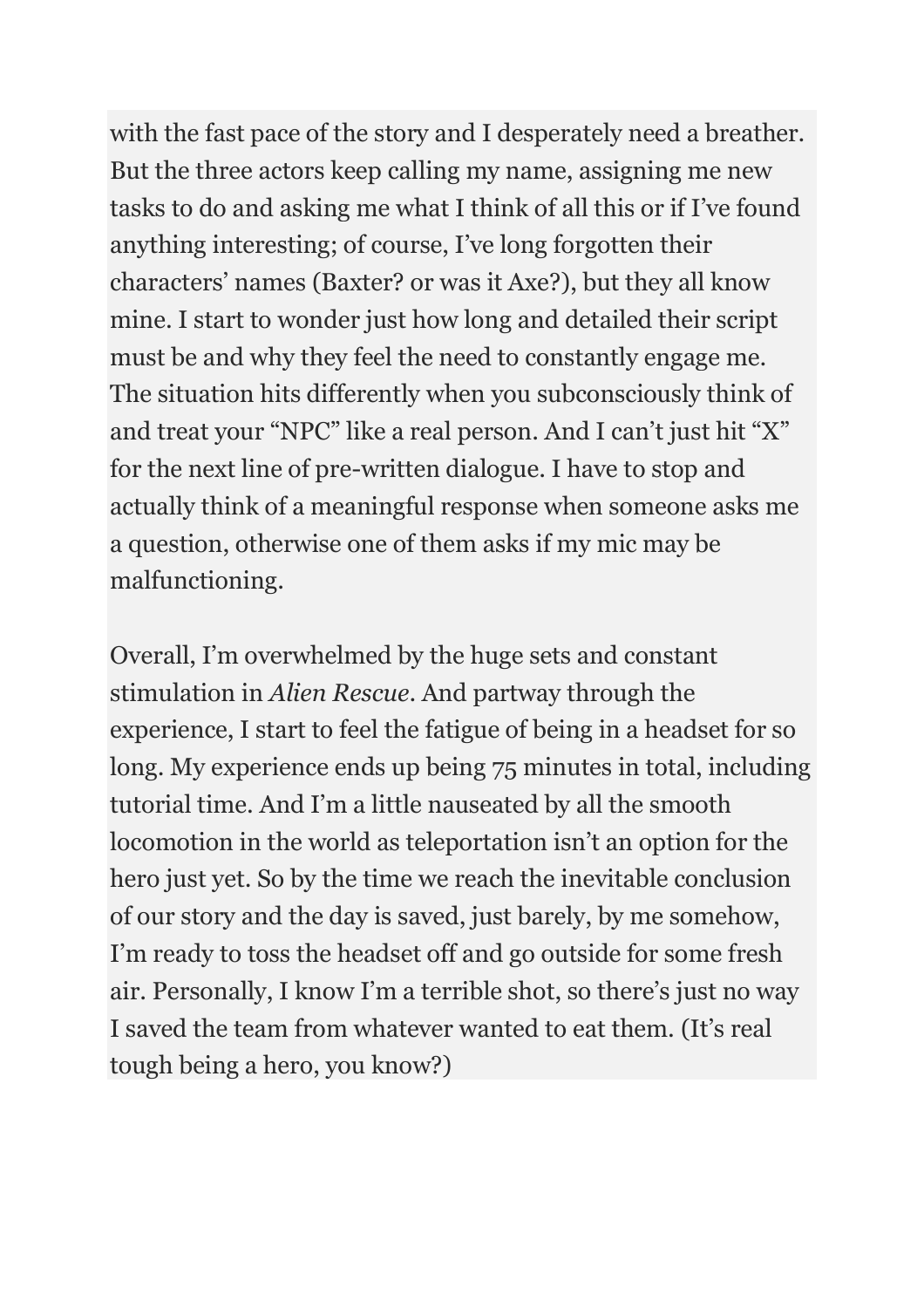

A live actor interacts with two players in 'The Under Presents: Tempest'

In 2020, it feels like the age of ractors (the term for live human performers in VR from Neal Stephenson's *The Diamond Age*) is finally upon us. In fact, for me, it has felt like the field has been quickly coming into focus over the last 6 months, via a transition that's been accelerated by the pandemic. But it's not as simple as throwing folks used to acting for the screen and stage into a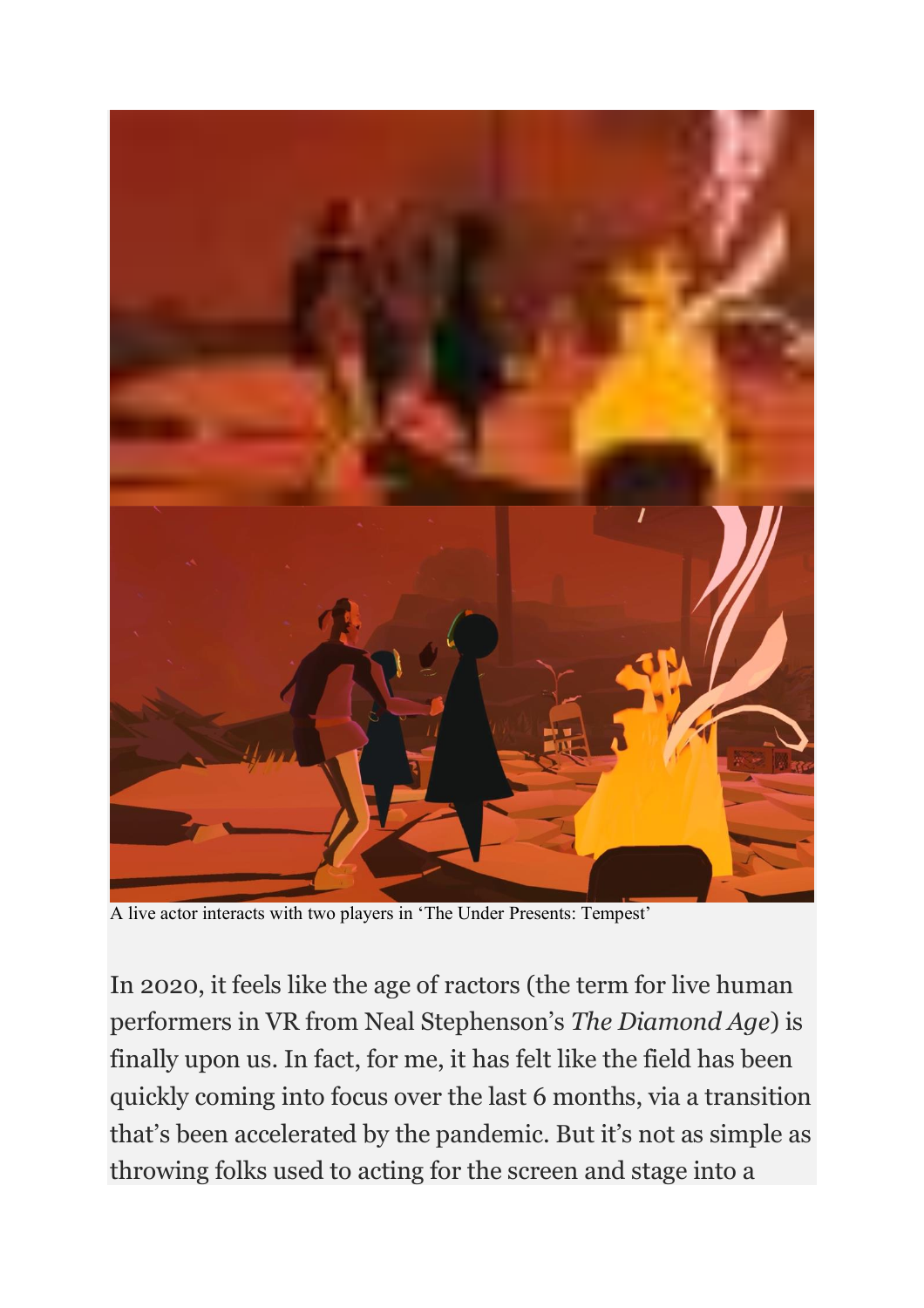digital space and letting them loose on VR users, or assuming that all of your participants are going to be fluent in the language of video games or new tech platforms.

Companies like Tender Claws and Adventure Lab had already been working on marrying live theatre with virtual reality in the Before Times; I am willing to bet that a large part of what makes them successful is their collaborations with creators like: experimental theatre troupe Piehole; or Jennine Willett, Co-Artistic Director of Third Rail Projects; or various members of the LA immersive theatre community, resulting in experiences with more room to simply "be" in the VR world. In these virtual worlds, there's space for stillness as well as aimlessness as well as unstructured play, all in addition to the actor interactions and puzzles to solve. And, luckily, both companies have live experiences the public can currently purchase tickets to (*[Tempest](https://tenderclaws.com/tempest)*, *[Dr. Crumb's School for Disobedient Pets](https://www.adventurelab.fun/)*) instead of needing to attend an exclusive film festival like Venice, where these live shows were reserved exclusively for press and invited guests. I highly recommend you check both out if you have a VR headset at home.

And, so, at the end of the day, I find that the most challenging aspect of attending live performances in VR is also its biggest strength: a lack of definition and audience expectations. No one knows where this is going; of a thousand experiments, perhaps only a handful will work. We're truly flying the plane as we're building it.